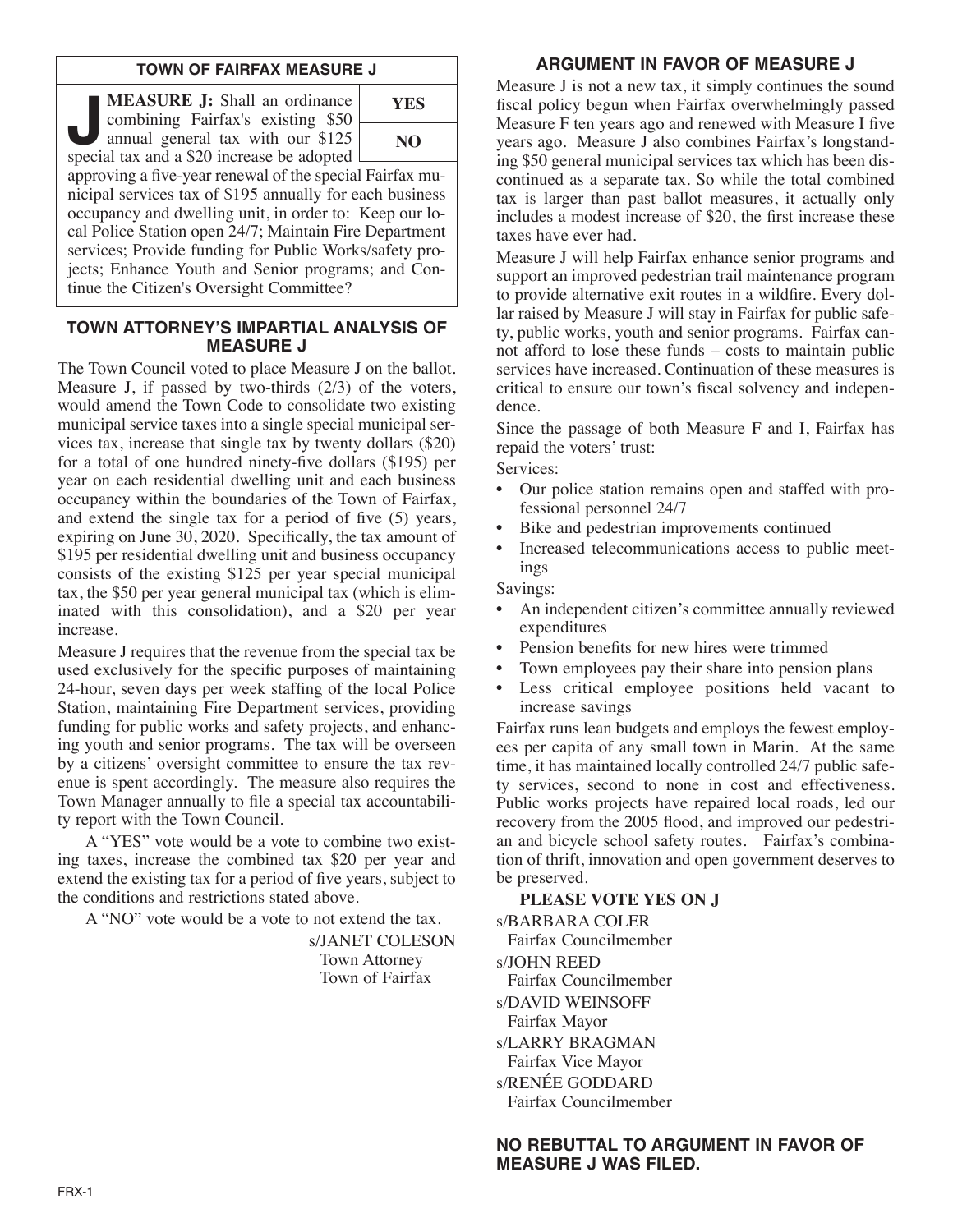## **ARGUMENT AGAINST MEASURE J**

Citizens for Sustainable Pension Plans recommends that you vote "NO" on Measure J. Our reasoning follows:

- Measure J requests taxpayer money to provide services that should be funded through the normal operating revenues of the Town.
- The Town has asked for funding to mask the systematic mismanagement of their operations.
- Money is fungible. A "YES" vote on Measure J is a vote to allow our elected officials to avoid setting priorities and allocating funds appropriately.
- The systematic mismanagement of operations is highlighted through excessive pensions and retiree medical plans.

Mismanaged pensions and other retirement plans are endemic in the public sector and the Town is no exception. These plans suffer from major problems:

- The plans are extremely generous. The value of the plans dwarfs the value of corresponding plans provided in the private sector.
- In addition to their lavish plan costs, the plans are subject to extreme cost fluctuations and risk. The costs of plans are based upon very optimistic assumptions. Unless those assumptions are met (and they have not been this century), there is a funding shortfall (i.e., unfunded liability). This shortfall is recovered through increased contributions from the Town (i.e., the taxpayer).
- These higher contributions come at a cost. Either the Town reduces services or it requests more money. Measure J is an example of a request for more money from the taxpayer.

If taxpayers vote for Measure J, they are enabling the Town to continue its mismanagement by maintaining its rich and financially volatile retirement plans. A better idea is that the Town reform its plans to stabilize its budget and to eliminate the need for taxpayer requests such as Measure J.

Vote against this measure!

### s/JODY MORALES

Founder and President, Citizens for Sustainable Pension Plans

## **REBUTTAL TO ARGUMENT AGAINST MEASURE J**

The opposition argument is full of misstatements and halftruths.

**Here are the facts about Measure J -** It is not a new tax, it continues the taxes with a modest \$20 increase to keep our Police Station open 24/7, maintain our Fire Department services, provide funding for public works and safety projects, and enhance youth and senior programs.

**Fairfax has already taken many steps to reduce our pension liabilities -** We have reduced pension benefits for new hires and Town employees now pay their full share into their pension plans. We have implemented plans to pay off pension liabilities over the next few years for Town staff and Police. The pension liability for Fire was refinanced in 2012 with a short term bond measure that allows for more manageable payments. We have also held less critical employee positions vacant to increase our savings.

**Measure J funds will be locally controlled.** The State cannot take away any of these funds. Fairfax embraces open government and transparency for all our actions - we will continue having an independent citizen's committee annually review expenditures for this measure. Fairfax cannot afford to lose these funds - costs to maintain public services have increased. **Continuation of this measure is sound fiscal policy which is critical to ensure our town's solvency and maintain local control.**

**Don't be misled -** Measure J is not about pension liability or mismanagement of funds. Fairfax has always been fiscally responsible, conservative and prudent.

## **Please vote Yes on Measure J**

s/BARBARA COLER Fairfax Councilmember s/LARRY BRAGMAN Vice Mayor s/DAVID WEINSOFF Mayor s/BARBARA L. PETTY Town Treasurer s/JENNIFER HAMMOND Executive Director/Sustainable Fairfax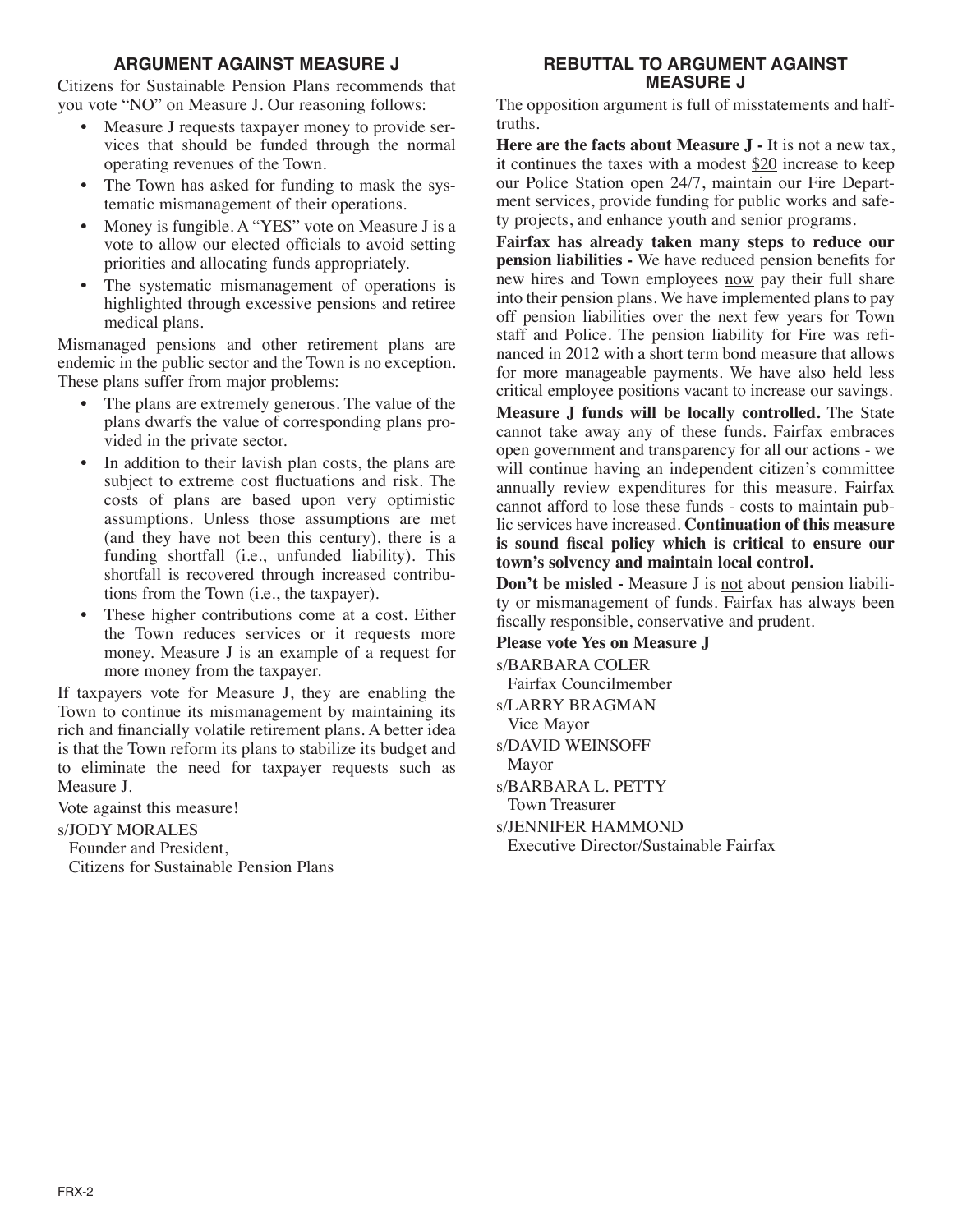# **FULL TEXT OF MEASURE J**

## **RESOLUTION 14-35**

**A RESOLUTION OF THE TOWN COUNCIL OF THE TOWN OF FAIRFAX CALLING A SPECIAL MUNICIPAL ELECTION TO BE HELD IN ITS JURISDICTION ON NOVEMBER 4, 2014 FOR THE PURPOSE OF SUBMITTING TO VOTERS A MEA-SURE AUTHORIZING THE CONTINUATION OF A SPECIAL TAX FOR POLICE AND FIRE SER-VICES STAFFING, PUBLIC WORKS SAFETY IMPROVEMENTS, MATCH FUNDING FOR STATE AND FEDERAL PUBLIC WORKS GRANTS AND YOUTH AND SENIOR PROGRAMS; REQUESTING THE MARIN COUNTY BOARD OF SUPERVISORS TO CONSOLIDATE WITH THE GENERAL ELECTION CONDUCTED ON THAT DATE; AND REQUESTING ELECTION SERVICES OF THE COUNTY CLERK**

**WHEREAS,** on November 3, 2009, the voters of the Town of Fairfax approved a special tax to maintain 24 hour, seven days per week staffing of Police and Fire Services, to perform Public Works safety improvements, to meet matching fund requirements needed to receive state and federal public works grants, and to revitalize youth programs; and

**WHEREAS,** the special tax is scheduled to expire on June 30, 2015; and

**WHEREAS,** the Town Council desires to hold a special municipal election to be consolidated with the statewide general election scheduled to be held on November 4, 2014; and

**WHEREAS,** at that election there shall be submitted to the qualified voters of the Town, the following question:

**"Shall an ordinance combining Fairfax's existing \$50 annual general tax with our \$125 special tax and a \$20 increase be adopted approving a five-year renewal of the special Fairfax municipal services tax of \$195 annually for each business occupancy and dwelling unit, in order to:**

**Keep our local Police Station open 24/7;**

**Maintain Fire Department services;**

**Provide funding for Public Works/safety projects;**

**Enhance Youth and Senior programs; and**

**Continue the Citizen's Oversight Committee?"**

**WHEREAS,** if this measure receives approval by twothirds of the voters voting thereon, the ordinance in the form attached hereto as Exhibit "A" shall be adopted; and **WHEREAS,** pursuant to Section 10002 of the Elections Code, the Town may request the Board of Supervisors to permit the County Clerk to render specified services to the Town relating to the conduct of the election on a reimbursable basis; and

**NOW, THEREFORE, BE IT RESOLVED,** by the Council of the Town of Fairfax as follows:

1. That a special municipal election is hereby called to be held on November 4, 2014, at which the ballot question set forth above shall be determined by the voters. The text of the proposed ordinance to be submitted to the voters is attached hereto as Exhibit "A" and incorporated herein by reference; and

- 2. That the Board of Supervisors of the County of Marin is hereby requested to consolidate said election with the general election to be conducted on the same day, as provided in Elections Code Sections 10400 *et seq*.; and
- 3. The Town of Fairfax recognizes that additional costs will be incurred by the County by reason of this consolidation and agrees to reimburse the County for any such costs upon presentation of a reasonable detailed invoice as required by Elections Code Section 10002; and
- 4. In all particulars not recited in this Resolution, the municipal election shall be held and conducted as provided by law for holding consolidated municipal elections. The Town Council hereby acknowledges that the consolidated election shall be held and conducted in the manner proscribed in Elections Code Section 10418; and
- 5. That the Board of Supervisors of the County of Marin is hereby requested to authorize the County Clerk to render the following specified services for the Town of Fairfax relating to the conduct of the election to be held on November 4, 2014: Preparation of voter indexes; voter counting by precinct; verification of signatures; drayage and rental of polling places; printing of measures and arguments; printing of sample and official ballots; appointment and notification of election officers; mailing of sample ballots and polling place notification; provision of precinct supplies; training of precinct workers; processing of absentee ballots; central counting; canvass of votes cast; and
- 6. The Town Clerk is hereby ordered and directed to file a certified copy of this resolution with the Board of Supervisors of the County of Marin no later than August 8, 2014.
- 7. The Town Clerk's office shall publish the required notice in the Town of Fairfax pursuant to Elections Code Sections 12111.

PASSED AND ADOPTED at a regular meeting of the Town Council of the Town of Fairfax on the 16th day of July 2014, by the following vote:

**AYES: Bragman, Coler, Goddard, Reed, Weinsoff NOES: None**

**ABSENT: None ABSTAIN: None**

> s/DAVID WEINSOFF Mayor

ATTEST: s/MICHELE GARDNER Town Clerk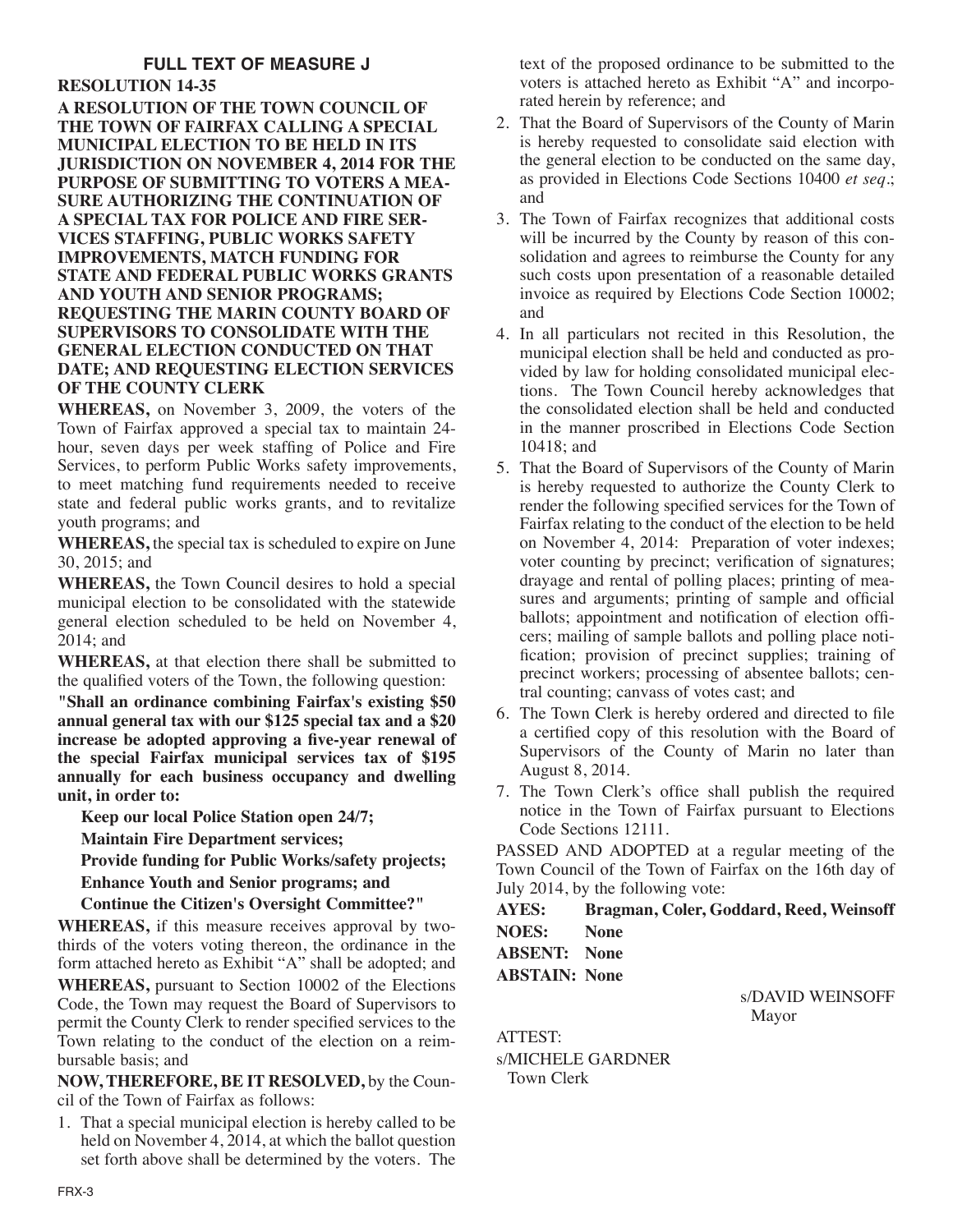### **EXHIBIT A**

## Ordinance No. **AN ORDINANCE OF THE TOWN OF FAIRFAX, CALIFORNIA, AMENDING CHAPTER 3.20 OF THE FAIRFAX MUNICIPAL CODE AUTHORIZ-ING THE LEVY OF A SPECIAL TAX TO FINANCE MUNICIPAL SERVICES AND ADDING CHAPTER 3.02 PROVIDING SPECIAL TAX ACCOUNTA-BILITY MEASURES**

## **THE PEOPLE OF THE TOWN OF FAIRFAX, CALI-FORNIA DO HEREBY ORDAIN AS FOLLOWS:**

**Section 1:** Chapter 3.20 of the Fairfax Municipal Code is hereby amended and restated in its entirety to read as follows:

#### "Chapter 3.20

#### Section

- 3.20.010 Findings; Statement of Purpose
- 3.20.020 Special municipal services tax imposed; rate
- 3.20.030 Deposit and use of funds from special municipal services tax
- 3.20.040 Exemptions
- 3.20.050 Use of town and county records to determine assessments
- 3.20.060 Collection
- 3.20.070 Amendment
- 3.20.080 Termination of Provisions

## **§ 3.20.010 FINDINGS; STATEMENT OF PURPOSE.**

The Town Council determines that the cost to maintain certain municipal services at a level required to provide for the health, safety and general welfare of its residents exceeds the amount of funds and revenues generated from all other sources of income. The Town Council further determines that the levy of a special municipal services tax on improved real property throughout the town is necessary to maintain an adequate level of municipal services. It is the sole purpose and intent of this chapter to impose a special tax to maintain 24-hour, seven days per week staffing of the Fairfax Police Station, maintain Fire Services, provide funding for Public Works safety improvements, and enhance youth and senior programs. A citizens' oversight committee was established by the Town Council in 2005 with the passage of Measure F for the purpose of monitoring the use of the special tax revenues in accordance with this section.

### **§ 3.20.020 SPECIAL SERVICES TAX IMPOSED; RATE.**

A special municipal services tax not exceeding the maximum amounts set forth in this section is imposed on all improved real property within the boundaries of the town:

(A) A special municipal services tax is levied and imposed upon improved residential property at a rate of \$195 per dwelling unit. As used herein the term "dwelling unit" means any building or portion thereof used and/or designed as a separate dwelling accommodation, with cooking, living and sleeping facilities.

(B) A special municipal services tax is levied and imposed upon improved business property at a rate of FRX-4

\$195 for each business occupancy. As used herein, the term "business occupancy" means any portion of a building or structure or other improved real property which is occupied or designed to be occupied by a separate business establishment required to be licensed as such pursuant to Title 5 of this code.

## **§ 3.20.030 DEPOSIT AND USE OF FUNDS FROM SPECIAL MUNICIPAL SERVICES TAX.**

All proceeds of the special municipal services tax levied and imposed under section 3.20.020 of this chapter shall be paid into a special fund to be used exclusively to maintain 24-hour, seven days per week staffing of the Fairfax Police Station; maintain Fire Services; provide funding for Public Works safety projects, and enhance youth and senior programs. The citizens' oversight committee to monitor use of the special tax revenues in accordance with this section shall be continued.

## **§ 3.20.040 EXEMPTIONS.**

The special tax shall not be imposed upon any parcel that is exempt from the special tax pursuant to any provision of the Constitution or any paramount law.

## **§ 3.20.050 USE OF TOWN AND COUNTY RECORDS TO DETERMINE ASSESSMENTS.**

The records of the County Assessor of the County of Marin as of March 1 each year and the records of the Town of Fairfax maintained pursuant to the provisions of Title 5 of this code may be used to determine the actual use of each parcel of real property for purposes of determining the tax under this chapter.

#### **§ 3.20.060 COLLECTION.**

The special tax imposed by this chapter shall be collected in the same manner, on the same dates, and shall be subject to the same penalties and interest as other charges and taxes fixed and collected by the County of Marin on behalf of the Town of Fairfax. Said special tax, together with all penalties and interest thereon, shall constitute a lien upon the parcel upon which it is levied until it has been paid, and said special tax, together with all penalties and interest thereon, shall, until paid, constitute a personal obligation to the Town of Fairfax by the persons who own the parcel on the date the tax is due.

## **§ 3.20.070 AMENDMENT**.

The Town Council shall be empowered to amend this chapter by three affirmative votes of its members to carry out the general purposes of this chapter, to conform the provisions of this chapter to applicable state law, to modify the methods of collection, or to assign the duties to public officials under this chapter. In no event shall the Town Council amend this chapter to increase the maximum amount of the special tax established in section 3.20.020, unless approved by two-thirds of the voters voting thereon.

#### **§ 3.20.080 TERMINATION OF PROVISIONS**.

This chapter shall be null and void as of twelve o'clock midnight, June 30, 2020, and shall have no force and effect whatsoever after said time and date. Notwithstanding the previous sentence, section 3.20.060, relating to collection and enforcement of liens or obligations for the special tax previously levied hereunder, shall continue in effect until